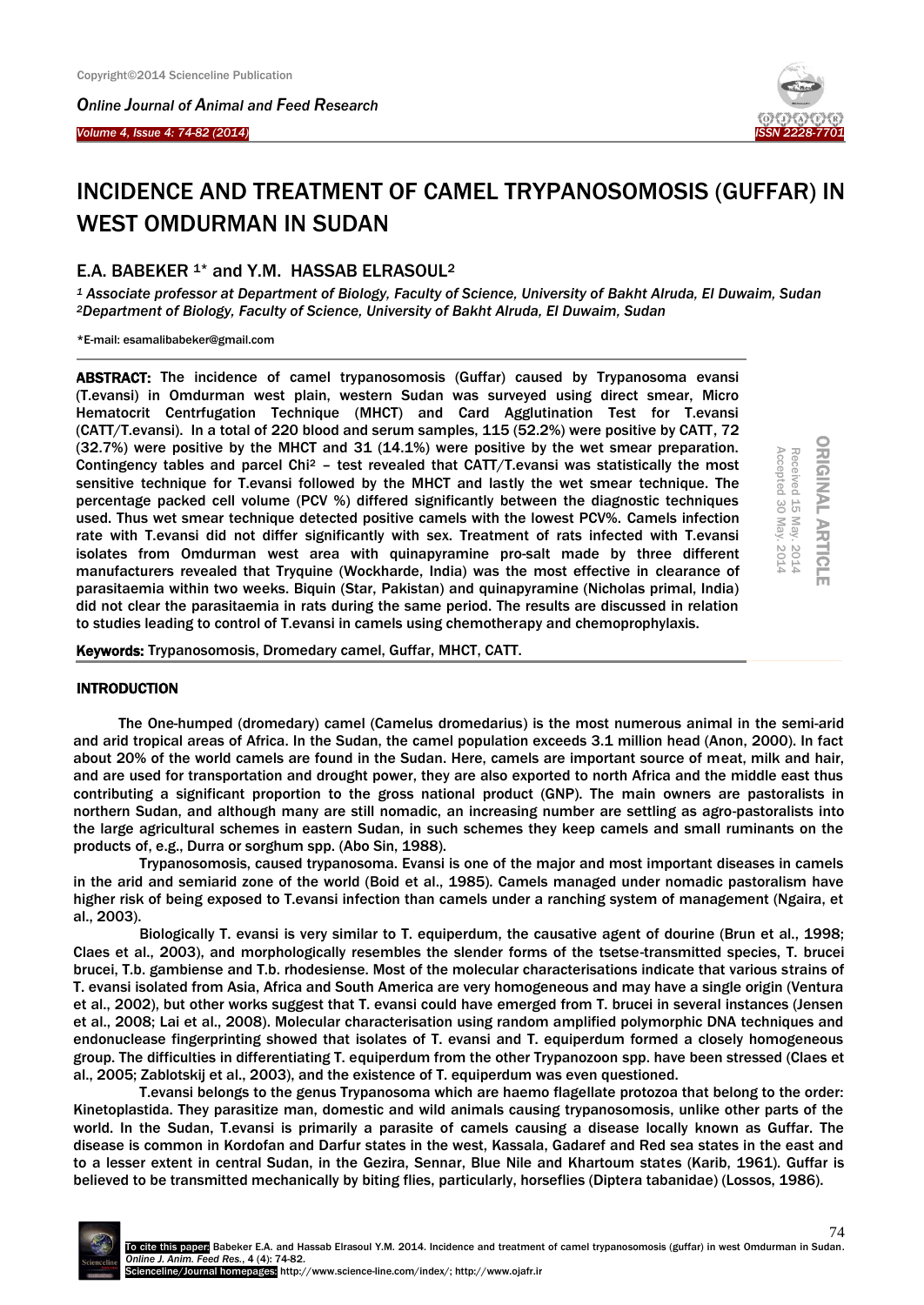Generally, the disease assumes a chronic course resulting in serious morbidity and moderate mortality. Diagnosis is largely based on demonstration of the causative agent by the standard trypanosome parasitological methods, serological tests have also been developed to detect antibodies (Luckins, et al., 1979; Radostits, et al., 2007).

Since control of the vector flies is not feasible at present, control of Guffar is basically through chemotherapy and chemoprophylaxis. The most common drugs used in chemotherapy are still Naganol and Quinapyramine salts (e.g. Antrycide). Due to the development of resistance to the former, Quinapyramine salts remain the drugs of choice in the treatment of T.evansi in camels and experimentally infected laboratory. They are also considered at the standard chemotherapeutic agents against which other drugs are evaluated (Haroun, et al., 2003). Considering the number and the economic importance of camels in the Sudan, control of camel trypanosomosis appears imperative. The present study is designed to contribute to the understanding of the prevalence and chemotherapy of camel trypanosomosis in west Omdurman, one of the traditional camel pastoralist areas in Khartoum state.

The Objectives of this study is to determine the prevalence of T.evansi infection in camels in Omdurman west, to compare the sensitivity of direct parasitological diagnostic methods versus the most recent serological diagnostic techniques and to document the effect of sex, and location on the prevalence of T.evansi in camels in the study area.

## MATERIAL AND METHODS

#### Description of the study Area and Population:

The incidence of camels trypanosomosis (Guffar) caused by T.evansi was studied in Omdurman west area from February to November in 2013. Location Omdurman at the intersection of latitude 15 degrees 41 minutes north, and longitude 32 degrees 37 minutes east, on the west bank of the nile opposite the coupler with a tributary of the white nile, and of both Khartoum north, which are connected by the bridge of the white nile and bridge Shambat. And likely to Omdurman was the village located to the south of the site with the city today that they were not connected to them at the beginning of its inception.

Since camel populations are rarely sedentary, camels tend to move in large groups. The area distribution of these groups is often sparse and animals congregate in masses only during the summer settlements. In addition to the normal human imposition on the distribution of camels, the limitation of food and water often necessitate better and more efficacious use of the available resources by a wide dispersal even of camels within a small herd or group, camels are more abundant around the agricultural schemes along the main permanent rivers of the region (Babiker, 1984).

In this study samples were collected from three different locations in Omdurman west. Alsufera which is located in the center towards the northern parts of Omdurman west plains and is characterized by sparse grassland while the woody vegetation is found only in shallow seasonal water courses (wades). About 74 samples were collected from this area. The second area was Omdurman west; this is characterized by an extensive woody cover comprising A. merllifera (kitir), capparis deciduas, and grasses. The total number of samples collected from this area was 73 samples. The third area was Almweleh which is located in the southern part of Omdurman west plains. In this area there is no vegetation cover because it is utilized in mechanized sorghum and sesame farming. The area is used as livestock route during the annual migration of animals from north to south and vice versa .

#### Experimental animals

Camels: About 220 randomly selected adult camels (36 males and 184 females) were examined for infection with T.evansi. These included 74 animals at Alsufera, 73 at Omdurman west and 73 at Almweleh.

Rats: Clean adult albino rats aged 8-10 weeks and weighing on average 140g were obtained from the department of preventive medicine, University of Khartoum, Faculty of Veterinary Medicine. They were kept on a locally made rodent pellets and had free access to water and feed throughout this study.

#### Diagnosis of T.evansi:

#### Direct Parasitological methods:

Wet blood smears preparation: Wet blood films were prepared by aseptic puncture of peripheral ear veins of camels using sterile needle. A drop of blood was then taken on to a clean glass slide, and covered with cover slip before examination for T.evansi under compound light microscope at X400 magnification (Nantulya, 1990).

Dry blood smears preparation: For identification of the causative trypanosome (e.g. T.evansi), simultaneous dry blood films were taken from the ear vein. These were stained by 19% Gimsa stain and observed under a compound light microscope using oil immersion lens (X1000) (plate 3,4) (Hilali et al., 2004).

Micro Hematocrit Centrifugation Technique (MHCT): During blood collection for serum, tow heparinized microcapillary tubes were filled to the marked level with fresh blood from each vacutainer of each animal. The ends of the tubes were then sealed with crystaceal and the tubes placed in a microhaematocrit centrifuge. They were then centrifuged at 1500 rpm for 5 minutes. There after each tube was placed on a McMaster slide and examined for motile trypanosomes at X100 magnification (Kayang et al., 1997).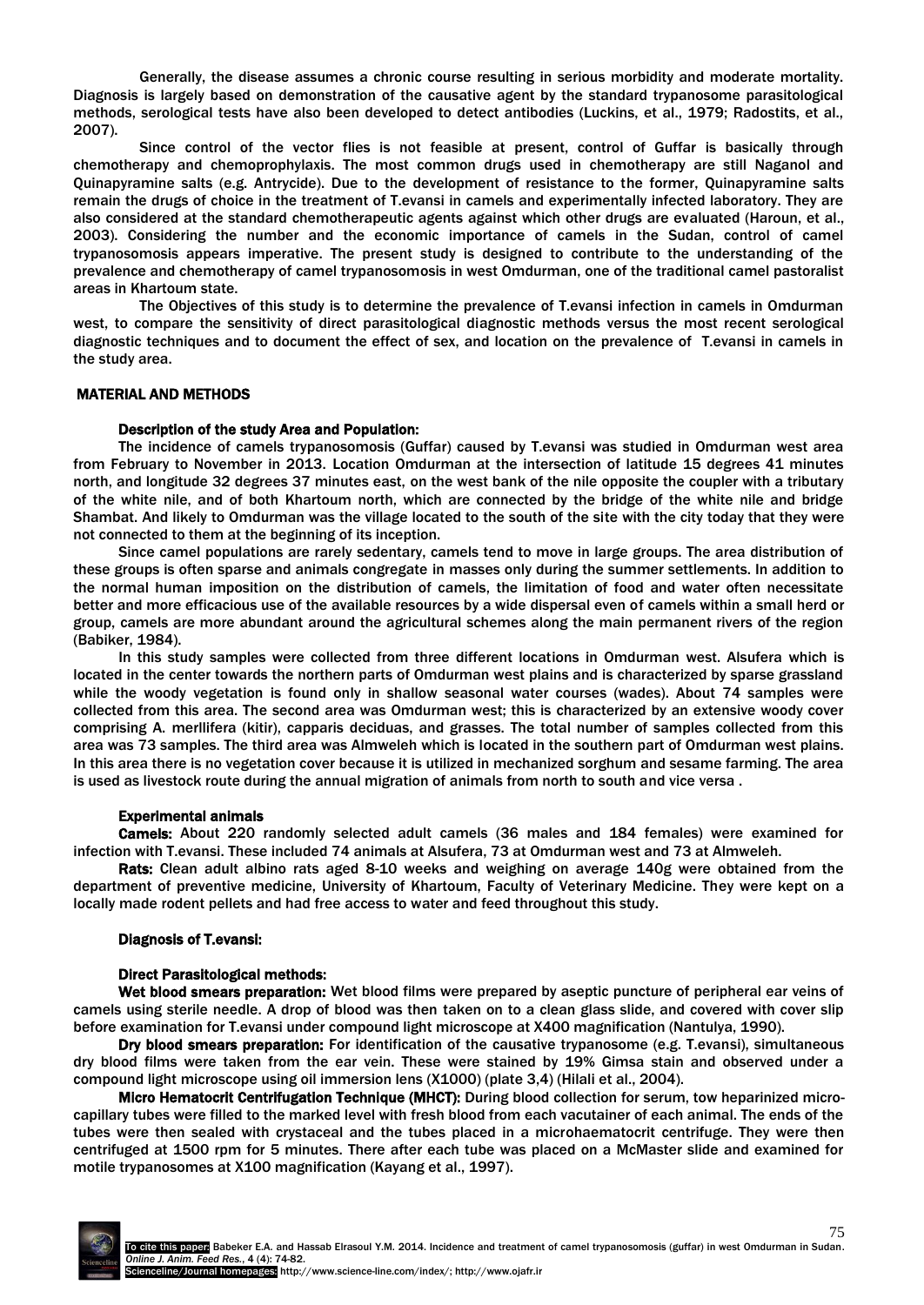Buffy Coat examination using wet preparation: To increase the sensitivity of the MHCT, a wet blood film was made of the buffy coat/plasma junction, after breaking the micro-capillary tube. The preparation was then examined for motile trypanosomes under a compound light microscope at X 400 magnification (Jamonneau, 2000).

Packed cell volume (PCV): The percent packed cell volume (PCV %) was determined by the PCV reader. Each rotated capillary tube was placed on the groove and the scale was moved to the point where the length of the packed cells ended (Luckins, 1999).

## Serological Method

Card Agglutination Test for Trypanosomes (CATT): CATT is a direct card agglutination test for detection of antitrypanosomes antibodies in serum or plasma of infected animals. The antigen consists of cloned bloodstream form trypanosomes of Rotate 1.2; a predominant variable antigen type (VAT) of T.evansi. The antigen was obtained from the Tropical Medicine Institute, Antwerp-Belgium, (Magnus, 1988). The organisms have been fixed, stained and freeze-dried in order to obtain maximal stability. They are agglutinated by antibodies directed against the Rotate 1.2 variable antigen epitomes and also by antibodies against invariable surface antigen components. For CATT-T.evansi test, blood was collected and serum prepared as follows:-

After cleaning with 70% ethanol, blood was taken from the jugular vein of each male or female using a sterile plain glass vacutainer, with a tybe-holder and two-way needle (Henke-Sass-Germany). Ten ml of blood were then withdrawn in the vacutainer and each vacutainer tube labelled with, date, sex and animal number. the tubes were then placed on a rack and kept in shade for at least one hour to allow for clotting of blood. There after the tubes were introduced in an ice box and transferred to the laboratory at the camel Research center, Khartoum to be kept overnight at 4oc. In the morning the blood samples were centrifuged at 1500 rpm for 10 minutes to separate serum. Each serum sample was collected in Eppendorf tubes using sterile Pasteur pipette. Each of the latter was labeled with, date, location, sex and animal number stored at- 20oc before use.

Test Procedure: Reagents and accessory materials were obtained from the Institute of Tropical Medicine (Antwerp, Belgium). A complete test kit for 250 screening tests contains the following: 6 vials CATT- antigen, 1 vial 1 positive control, 1vial negative control, and 1 vial CATT-buffer (plate 1). The reagents for the test are mixed as follows:

A 2.5 ml of CATT buffer was added to a vial of freeze dried CATT antigen using sterile syringe. The vial was then shaken for a few seconds so as to obtain a homogeneous suspension. 0.5ml of CATT buffer was added to the vials of positive and negative controls using respectively sterile syringe. On a test area of the card, 25 u 1 of the nondiluted serum was added the well containing the homogenized CATT antigen (approximately 45µ1). After tilting the card gently, agglutination was observed and the degree of agglutination was determined as follows:-

- 1- Very strong agglutination (+++).
- 2- Strong agglutination (++).
- 3- Moderate agglutination (+).
- 4- Weak agglutination (±).
- 5- Absence of agglutination (-).

## Chemotherapy:

Trypanosoma Evansi isolates: About 5ml of blood were taken from the jugular vein of a few infected animals with typical patent parsitaemia. 0.5ml of the infected blood was then inoculated in each rat inter-peritoneally to T.evansi infection. Usually the rodents became parasitaemic on day 3 of inoculation. The isolates were kept alive by serial passage of the first peak of parasitaemia in more uninfected rats until treated with the trypanocide under test (Luckins, et al., 1979).

Infection of rats destined for chemotherapy: Rats were divided randomly into 4 groups each consisting of three rodents. All individuals in each group were inoculated with 0.5ml of infected blood containing approximately 106 trypanosomes to propagate infections (Hoare, 1972).

Monitoring parasitaemia in infected rats: Parasitaemia was monitored by daily microscopic examination of wet blood films obtained from clipped tails. The degree of parasitaemia in each rat was estimated using the method of Herbert & Lumsden (1976). When the parasites were not seen in 5,10 and 20 microscopic fields, parasitaemia was recorded as less than antilog 5.4 organisms/ml (Herbert& Lumsden, 1976). After the parasitaemia had been estimated in each individual rat, the mean level of parasitaemia (parasite/mg blood) was obtained for each group.

Treatment: The groups of rats were treated with three different commercial compounds of quinapyramine pro-salt, and these compounds were tryquine (quinapyramine sulphate and quinapyramine chloride) wockarde (India), Biquin (quinapyramine sulphate and quinapyramine chloride) star (pakistan) and Quinaoyramine injection (quinapyramine sulphate) Nicholas Primal (India). All drugs were administrated at the rate of 4mg/kg when parasitaemia was 106/ml or above at day 6. The drugs were administered subcutaneously to rats (Wahaba, 1999).

#### Statistical analysis:

All data on prevalence of T.evansi were subjected to Chi-square test using stata software, loaded in a desktop personal computer to elicit significant differences in infection rats using direct parasitological and serological methods as related to sex, and location. To determine the level of agreement among the diagnostic tests, the results of analyses were subjected to cross tabulation and kappa coefficient analysis (Saad and Magzoub, 1989). Kappa statistics used as a measure of agreement between two tests. it is based on the difference between the observed probability of agreement and the probability of agreement expected by chance and standardized by

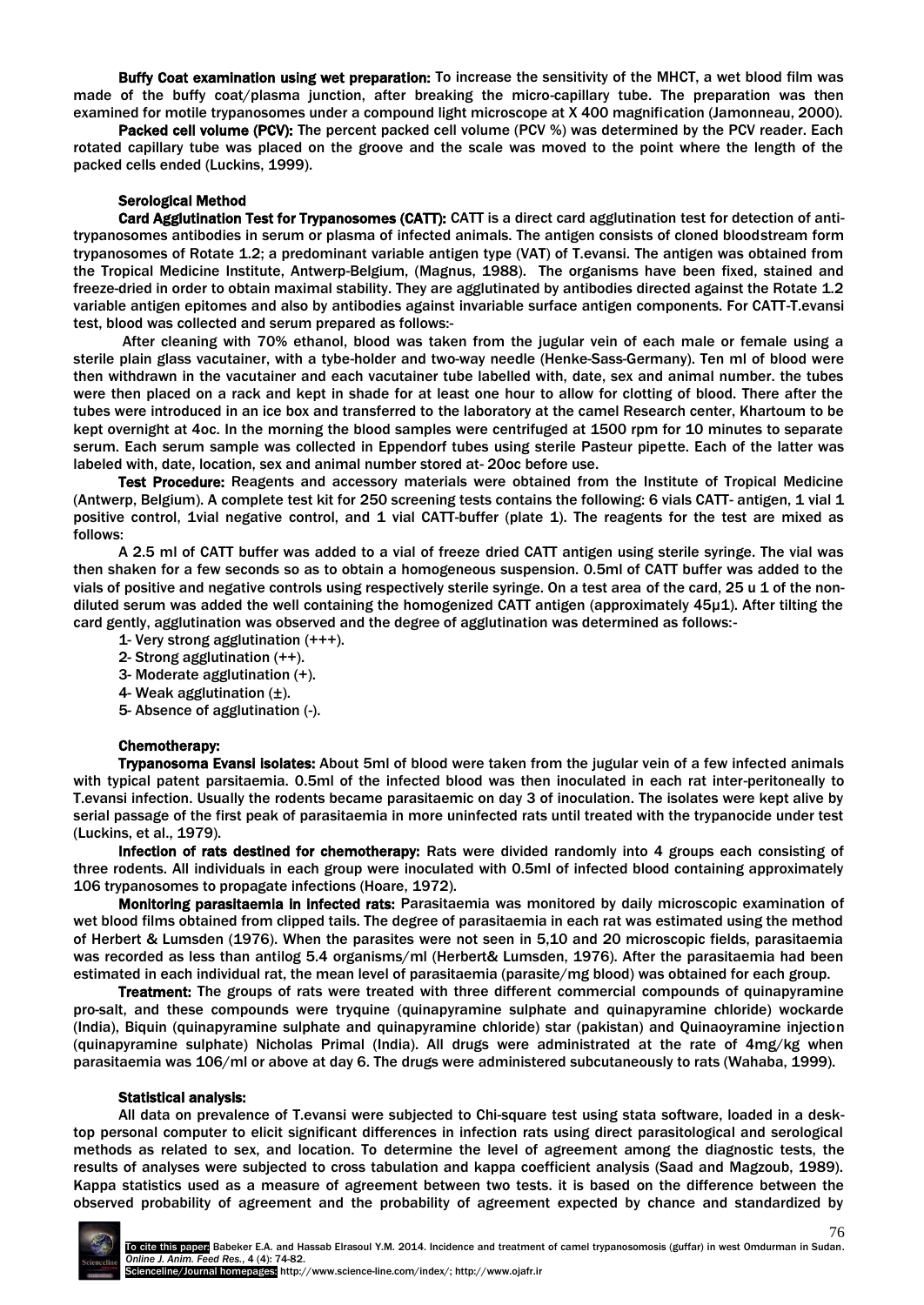maximum possible agreement beyond chance. A kappa of 1 indicates perfect agreement and beyond chance gives a kappa of zero. A kappa of at least 0.4-0.5 indicates a moderate level of agreement. RESULTS

## Reliability of CATT-T.evansi:

T.evansi infections were diagnosed by examination of some 220 camels using wet preparations, Buffy Coat and CATT-T.evansi techniques. Table (1) shows that 31 (14.1%), 72 (32.7%) and 115 (52.2%) camels were infected by T.evansi by the wet preparation, Buffy Coat and CATT, respectively. However, 105 (47.7%) camels were found uninfected irrespective of the diagnostic technique used (Table 1). The contingency table Chi2–test showed that infection rates differed significantly with the diagnostic technique used (Chi<sup>2</sup> = 72.51, df = 3, p = 0.0000007). Serial paired comparisons of the same data revealed that the infection rates also differed with the method of diagnosis, the highest difference being recorded between the wet smear and the Buffy Coat (Chi<sup>2</sup> = 20.28, df = 1, p = 0.00001, buffy coat/ CATT, Chi<sup>2</sup> = 16.41, df = 1, p= 0.0001). Thus in terms of sensitivity the wet preparation seemed the least effective, The Buffy Coat was intermediate between the two techniques while the CATT was the most effective.

Furthermore, when suspected blood samples from camels were tested by CATT using undiluted serum, agglutination was observed. The degree of agglutination varied from light to intense agglutination. Intense and clear agglutination  $(+++)$  were shown by 7 (6.1%), less intense  $(++)$  by 26 (22.6%), moderate 72 (62.6%) and light agglutination was shown by 10 (8.7%) and no reaction was seen in 105 (47.80%) (Table 2).

| Table 1 - The number and percentage of animals infected with T.evansi using three diagnostic techniques |                            |                     |                             |                   |  |
|---------------------------------------------------------------------------------------------------------|----------------------------|---------------------|-----------------------------|-------------------|--|
| <b>Test</b>                                                                                             |                            | <b>Total number</b> | Number of infected Examined | <b>Percentage</b> |  |
| <b>Wet smear</b>                                                                                        |                            | 220                 | 31                          | 14.1%             |  |
| <b>Buffy coat</b>                                                                                       | $X^2 = 20.28$<br>P≤0.00001 | 220                 | 72                          | 32.7%             |  |
| <b>CATT</b>                                                                                             | $X^2 = 16.41$<br>P≤0001    | 220                 | 115                         | 52.2%             |  |
| Ch12<br>$X^2 = 72.51$<br><b>Probability</b><br>P≤0.0000007                                              |                            |                     |                             |                   |  |
| $X^2$ = Chi <sup>2</sup> , P = Probability and CATT = Card Agglutination Test for Trypanosomes.         |                            |                     |                             |                   |  |

| Table 2 - The degree of intensity of agglutination of positive samples in CATT test ( $N = 220$ camels)     |      |       |                 |          |  |
|-------------------------------------------------------------------------------------------------------------|------|-------|-----------------|----------|--|
| Degree of agglutination                                                                                     |      |       | $^{\mathrm{+}}$ | $^{+++}$ |  |
| <b>Number of Positive Samples</b>                                                                           | 10   | 72    | 26              |          |  |
| Percentage                                                                                                  | 8.7% | 62.2% | 22.6%           | 6.1%     |  |
| ±: Weak agglutination. +: Moderate agglutination; ++: Strong agglutination. +++: Very strong agglutination. |      |       |                 |          |  |

## Percent Packed cell volume (PCV%):

Since all 220 camels were screened for T.evansi using the Buffy Coat together with the wet smear and CATT methods, data on PCV% were, thus, available for each individual animal, regardless of the diagnostic method. These PCV data were then divided into four groups according to the diagnostic technique and whether the animal was infected or uninfected Table 3. The PCV groups were <20%, 20-25%, 26-30% and >30%. Chi<sup>2</sup> statistics of the grouped data in Table 3 showed that there was a highly significant difference between the diagnostic techniques in the percentages of animal with PCV 20-25% (Chi<sup>2</sup> = 43.92, df = 3, p < 0.0000007), >30% (Chi<sup>2</sup> = 58.76, df = 2, p < 0.0000007) but not with animals having a PCV in the range 26-30% (Chi<sup>2</sup>= 4.68 d.f = 3, p = 0.199). Data on animal with PCV < 20% had not been included because they were unsuitable for Chi<sup>2</sup> statistics (no more than 2 animals in a cell). Regards animals in PCV group 20-25%, subsequent paired comparisons showed that there were significant differences between the numbers of infected animals detected with wet smear and Buffy Coat (Chi<sup>2</sup> = 0.0004. df = 1, P = 0.98). Buffy Coat/CATT (Chi<sup>2</sup> = 4.96, df = 1, P<0.02) and CATT/uninfected animals (Chi<sup>2</sup>=31.46, df=1, P < 0.0000007). In other groups i.e. 26-30% and >30% PCV, similar comparisons showed a significant difference between CATT servo positive and the uninfected camels only (Chi<sup>2</sup> = 58,76, df = 1,P=0.0000).

## Effects of sex and location on infection of camels with T.evansi:

With regards to infection in male and female camels, the females showed the highest infection (53.8%) by CATT test. The lowest infection (2.8%) was recorded in males using wet smear; Table 4. In spite of the latter discrepancies, there was however no significant differences in infection rates between sexes regardless of the diagnostic technique used (paired comparisons,  $Chi^2 = 0.72 - 1.06$ , d.f. = 1, p = 0.30-0.40).

The infection rates of T.evansi of camels (male + female) in the selected three locations are presented in Table 5. With any one diagnostic method the disease prevalence was higher in Almweleh followed by Alsufera and lastly Omdurman west. Despite the latter statement there were no significant differences in infection rates between locations.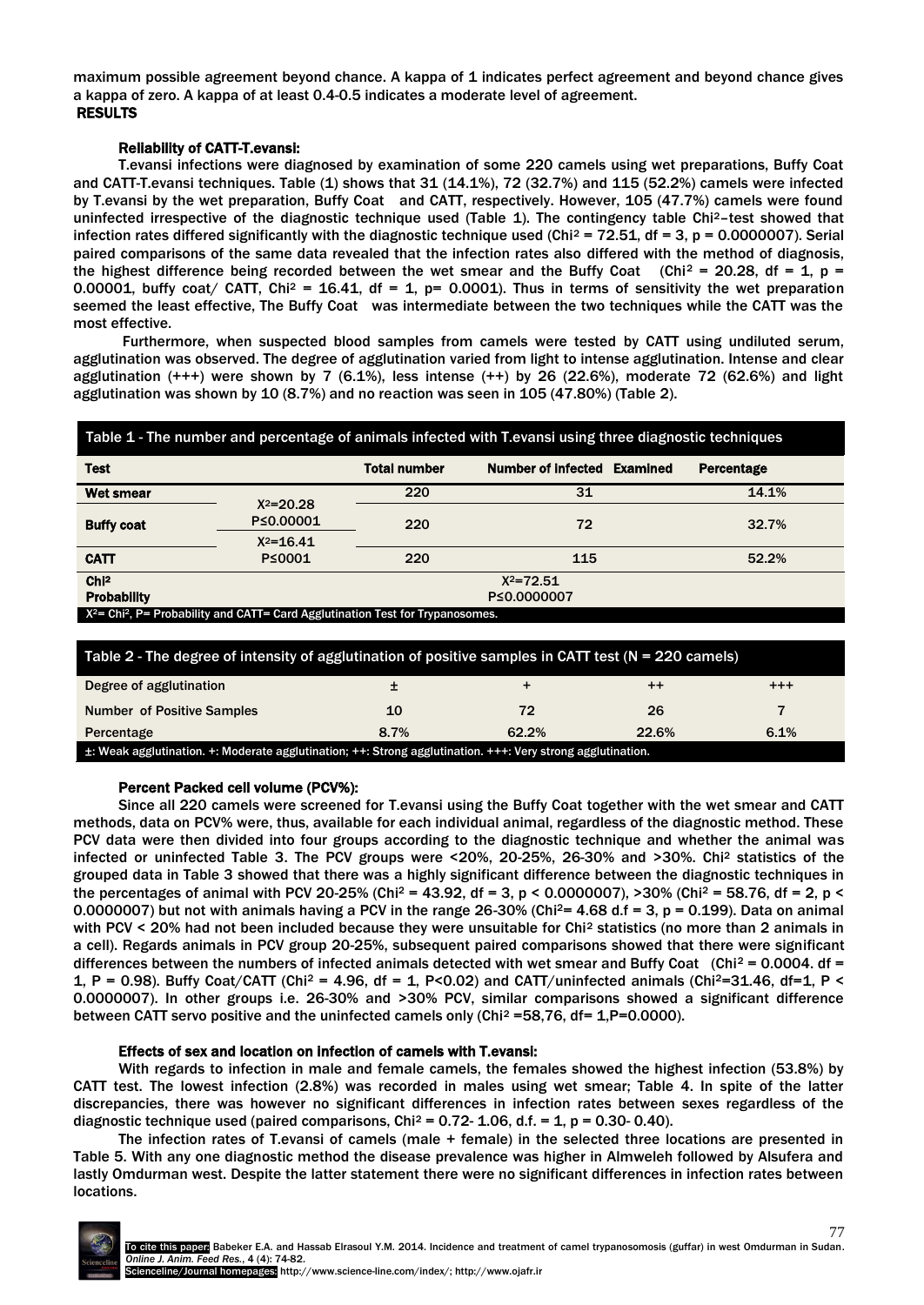## Comparison between parasitological and serological finding using Kappa statistics:

The level of agreement between Buffy Coat and Direct Smear was found to be high (81.36%) with kappa coefficient value of 0.504 (Table 6). On the other hand, the level of agreement between Direct Smear and CATT was relatively low (58.18%) with low kappa coefficient value of 0.190 (Table 6). Also the level of agreement between Buffy Coat and CATT found to be high (73.18) with kappa coefficient value of 0.472 (Table 6).

| Table 3 - Range of PCV% of infected and uninfected camels according to the diagnostic technique used |                          |                                                                                                                                                                             |                                      |                                          |              |
|------------------------------------------------------------------------------------------------------|--------------------------|-----------------------------------------------------------------------------------------------------------------------------------------------------------------------------|--------------------------------------|------------------------------------------|--------------|
| <b>PCV Test</b>                                                                                      | < 20%                    | $20 - 25%$                                                                                                                                                                  | 26 - 30%                             | > 30                                     | <b>Total</b> |
| <b>Wet smear</b>                                                                                     | $\overline{2}$<br>(6.5%) | 17<br>(54.8%)                                                                                                                                                               | 10<br>(32.3%)                        | $\overline{2}$<br>(6.5%)                 |              |
| Chi <sup>2</sup><br><b>Probability</b>                                                               |                          | $x^2=0.0004$<br>$p = 0.98$<br>$df = 2$                                                                                                                                      | $x^2=0.04$<br>$p = 0.95$<br>$df = 3$ | $x^2 = 1.36$<br>p < 0.25<br>$df = 1$     | 31           |
| <b>Buffy coat</b>                                                                                    | $\overline{2}$<br>(2.8%) | 41<br>(57%)                                                                                                                                                                 | 22<br>(30.6%)                        | $\overline{7}$<br>(9.7%)                 |              |
| ChI <sup>2</sup><br><b>Probability</b>                                                               |                          | $x^2 = 4.96$<br>p<0.02<br>$df = 1$                                                                                                                                          | $x^2 = 2.98$<br>p<0.09<br>$df=2$     | $x^2 = 31.46$<br>p<0.000007<br>$df = 3$  | 72           |
| <b>CATT</b>                                                                                          | $\overline{2}$<br>(1.7%) | 45<br>(39.1%)                                                                                                                                                               | 51<br>$(44.4\%)$                     | 17<br>$(14.8\%)$                         |              |
| Chi <sup>2</sup><br><b>Probability</b>                                                               |                          | $x^2 = 19.50$<br>p<0.0001<br>$df = 1$                                                                                                                                       | $x^2 = 1.99$<br>p<0.16<br>$df = 4$   | $x^2 = 58.76$<br>p<0.000007<br>$d.f = 2$ | 115          |
| <b>Number of</b><br><b>Uninfected</b>                                                                | $\overline{2}$<br>(1.7%) | 10<br>$(10.9\%)$                                                                                                                                                            | 31<br>(33.7%)                        | 48<br>(52.2%)                            | 91           |
| ChI <sup>2</sup><br><b>Probability</b>                                                               |                          | $x^2 = 43.92$<br>p<0.00000007<br>$df = 3$<br>X <sup>2</sup> = Chi <sup>2</sup> , P= Probability, d.f= degree of freedom and CATT= Card Agglutination Test for Trypanosomes. | $x^2 = 4.68$<br>p < 0.20<br>$df = 3$ | $x^2=62.02$<br>p<0.0000000<br>$df = 2$   |              |

| Table 4 - Prevalence % of T.evansi in male and female camels using three diagnostic techniques in Omdurman |                                                                                                                                            |                                       |                                        |  |  |
|------------------------------------------------------------------------------------------------------------|--------------------------------------------------------------------------------------------------------------------------------------------|---------------------------------------|----------------------------------------|--|--|
| west area                                                                                                  |                                                                                                                                            |                                       |                                        |  |  |
| <b>Test</b><br><b>Sex</b>                                                                                  | <b>Wet smear</b>                                                                                                                           | <b>Buffy coat</b>                     | <b>CATT</b>                            |  |  |
| Female (N=184)                                                                                             | 30(16.3%)                                                                                                                                  | 65 (35.3%)                            | 99 (53.8%)                             |  |  |
| Male $(N=36)$                                                                                              | 1(2.8%)                                                                                                                                    | 7(19.4%)                              | 16 (44.4%)                             |  |  |
| Chi <sup>2</sup><br><b>Probability</b>                                                                     |                                                                                                                                            | $X^2 = 1.06$<br>$P = 0.3$<br>$df = 1$ | $X^2 = 0.72$<br>$P = 0.39$<br>$df = 1$ |  |  |
|                                                                                                            | $X^2$ = Chi <sup>2</sup> , P= Probability, D.F= degree of freedom, N= Number of camels and CATT= Card Agglutination Test for Trypanosomes. |                                       |                                        |  |  |

Table 5 - Prevalence of infected camels according to location in Omdurman west area

| <b>Test</b>                                                                                                        | <b>Wet smear</b> | <b>Buffy coat</b> | <b>CATT</b>  |  |
|--------------------------------------------------------------------------------------------------------------------|------------------|-------------------|--------------|--|
| <b>Location</b>                                                                                                    | $N = 31$         | $N = 72$          | $N = 115$    |  |
| <b>Almweleh</b>                                                                                                    | 16 (51.6%)       | 30(41.7%)         | 44 (38.3%)   |  |
| Chi <sup>2</sup>                                                                                                   | $X^2 = 5.7$      |                   |              |  |
| <b>Probability</b>                                                                                                 | $P \le 0.02$     |                   |              |  |
| <b>Omdurman west</b>                                                                                               | 6(19.4%)         | 19 (26.4%)        | 30(26.1%)    |  |
| ChI <sup>2</sup>                                                                                                   | $X^2 = 0.35$     |                   |              |  |
| <b>Probability</b>                                                                                                 | $P = 0.55$       |                   |              |  |
| <b>Alsufera</b>                                                                                                    | 9(29%)           | 23(32%)           | 41 (35.6%)   |  |
| Chi <sup>2</sup>                                                                                                   | $X^2 = 7.65$     | $X^2 = 3.88$      | $X^2 = 4.25$ |  |
| <b>Probability</b>                                                                                                 | $P = 0.14$       | $P = 0.02$        | $P = 0.12$   |  |
| $X^2$ = Chi <sup>2</sup> , P= Probability, N= Number of camels and CATT= Card Agglutination Test for Trypanosomes. |                  |                   |              |  |

Table 6 - Agreement between different diagnostic techniques using sigma stata for windows version 2.0 (Kappa coefficient)

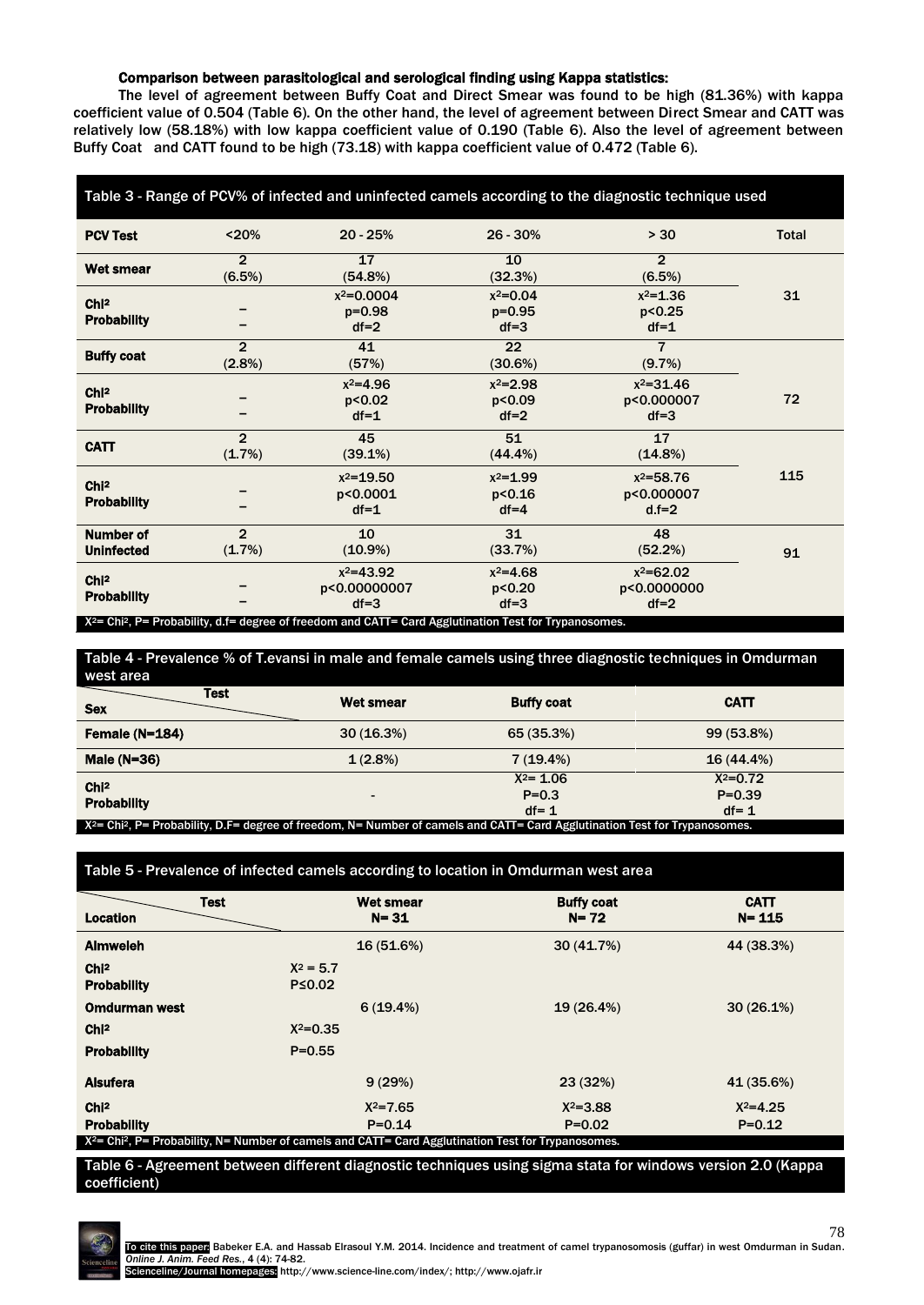| Agreement Expected Kappa Z |                                                                                                        |        |        |      | $Pr \ge Z$ |
|----------------------------|--------------------------------------------------------------------------------------------------------|--------|--------|------|------------|
| <b>Agreement</b>           |                                                                                                        |        |        |      |            |
| $DS \times BC$             | 81.36%                                                                                                 | 62.40% | 0.5043 | 8.61 | 0.0000     |
| <b>DS x CATT</b>           | 58.18%                                                                                                 | 48.37% | 0.1901 | 8.61 | 0.0000     |
| <b>BC x CATT</b>           | 73.18%                                                                                                 | 49.21% | 0.4719 | 7.58 | 0.0000     |
|                            | DS= Direct Smear, BC= Buffy Coat, CATT= Card Agglutination Test for Trypanosomes and Pr = Probability. |        |        |      |            |

## Comparison between parasitological and serological finding using the cross tabulation statistics:

The cross tabulation between Direct Smear and Buffy Coat examination results revealed that 31 positive. T.evansi samples were agreed upon by the two tests (Table 6). Out of 72 positive sample detected by Buffy coat. Also the two tests agreed on 148 negative samples, out of 189 negative samples by Direct Smear on the other hand the two tests were disagreed on 41 samples, which were positive, by Buffy Coat but negative using Direct Smear (Table 6).

The cross tabulation between Direct Smear and CATT results showed that the two tests agreed on 27 positive samples out of 31 (87.1%) positive samples detected by Direct Smear and 115 positive samples using CATT Table 7. Also 101 negative samples were agreed upon by the two tests, out of 189 (53.3%) negative samples detected by Direct Smear and 105 negative samples by CATT. On the other hand, the two tests disagreed on 4 samples, which were positive by Direct Smear but negative by CATT. Even there were 88 samples positive by CATT but negative by Direct Smear (Table 7).

The cross tabulation between Buffy Coat and CATT results showed that 64 positive samples agreed upon by the two tests out of 72 positive samples detected by Buffy Coat and 115 positive samples using CATT (Table 8). Also the two tests agreed upon 97 negative samples out of 148 negative samples using Buffy Coat and 105 negative samples using CATT. The disagreement between the two tests was reflected in 8 samples, which were positive by Buffy Coat, but negative, by CATT. Also there were 51 samples positive by CATT but negative by Buffy Coat (Table 8).

The cross tabulation between Direct Smear and CATT results showed that 27 positive samples agreed upon by the two tests out of 31 positive samples detected by Direct Smear and 115 positive samples using CATT Table 9. Also the two tests agreed upon 101 negative samples out of 189 negative samples using Direct Smear and 105 negative samples using CATT. The disagreement between the two tests was reflected in 4 samples, which were positive by Direct Smear, but negative, by CATT. Also there were 88 samples positive by CATT but negative by Direct Smear (Table 9).

| Table 7 - Cross tabulation between results obtained from Buffy Coat and Direct Smear |                 |                   |              |
|--------------------------------------------------------------------------------------|-----------------|-------------------|--------------|
|                                                                                      |                 | <b>Buffy Coat</b> |              |
| <b>Direct Smear</b>                                                                  | <b>Negative</b> | <b>Positive</b>   | <b>Total</b> |
| <b>Negative</b>                                                                      | 148             | 41                | 189          |
| <b>Positive</b>                                                                      | 0               | 31                | 31           |
| <b>Total</b>                                                                         | 148             | 72                | 220          |

| Table 8 - Cross tabulation between results obtained from Buffy Coat test and CATT |                                                        |                 |              |
|-----------------------------------------------------------------------------------|--------------------------------------------------------|-----------------|--------------|
|                                                                                   | <b>Card Agglutination Test for Trypanosomes (CATT)</b> |                 |              |
| <b>Direct Smear</b>                                                               | <b>Negative</b>                                        | <b>Positive</b> | <b>Total</b> |
| <b>Negative</b>                                                                   | 97                                                     | 51              | 148          |
| <b>Positive</b>                                                                   | 8                                                      | 64              | 72           |
| <b>Total</b>                                                                      | 105                                                    | 115             | 220          |

## Table 9 - Cross tabulation between results obtained from CATT test and Direct Smear

|                     | Card Agglutination Test for Trypanosomes (CATT) |                 |              |
|---------------------|-------------------------------------------------|-----------------|--------------|
| <b>Direct Smear</b> | <b>Negative</b>                                 | <b>Positive</b> | <b>Total</b> |
| <b>Negative</b>     | 101                                             | 88              | 189          |
| <b>Positive</b>     |                                                 | 27              | 31           |
| <b>Total</b>        | 105                                             | 115             | 220          |

## Chemotherapy:

Estimation of Antilog Parasitaemia: Following inoculation of rats with T.evansi, the infected rats became parasitaemic on day 2 from day 2 on wards parasitaemia increased progressively when it reached about antilog 8 on Day 14. Rats showing parasitaemia at log 6.9 ± 0.50 on Day 6 were treated with one of quinapyramine pro-salt. Those treated with Quinapyramine (Quinapyramine sulphate Nicholas primale, India) showed drop in parasitaemia from antilog 7 to 5.4 on Day 8. There for the parasitaemia increased to reach antilog 7.9 on Day 14. The parasitaemia in the rats treated with Biquin (Star, Pakistan) fell to antilog less than 5.4 on Day 8 and increased again tell it reached antilog 8.5 on Day 14. Tryquin (Wockarde, India) treated rats witnessed a drop of parasitaemia to antilog 5.7 on Day 8 and remained so till the parasitaemia finally disappeared on Day 12 (Figure 1).

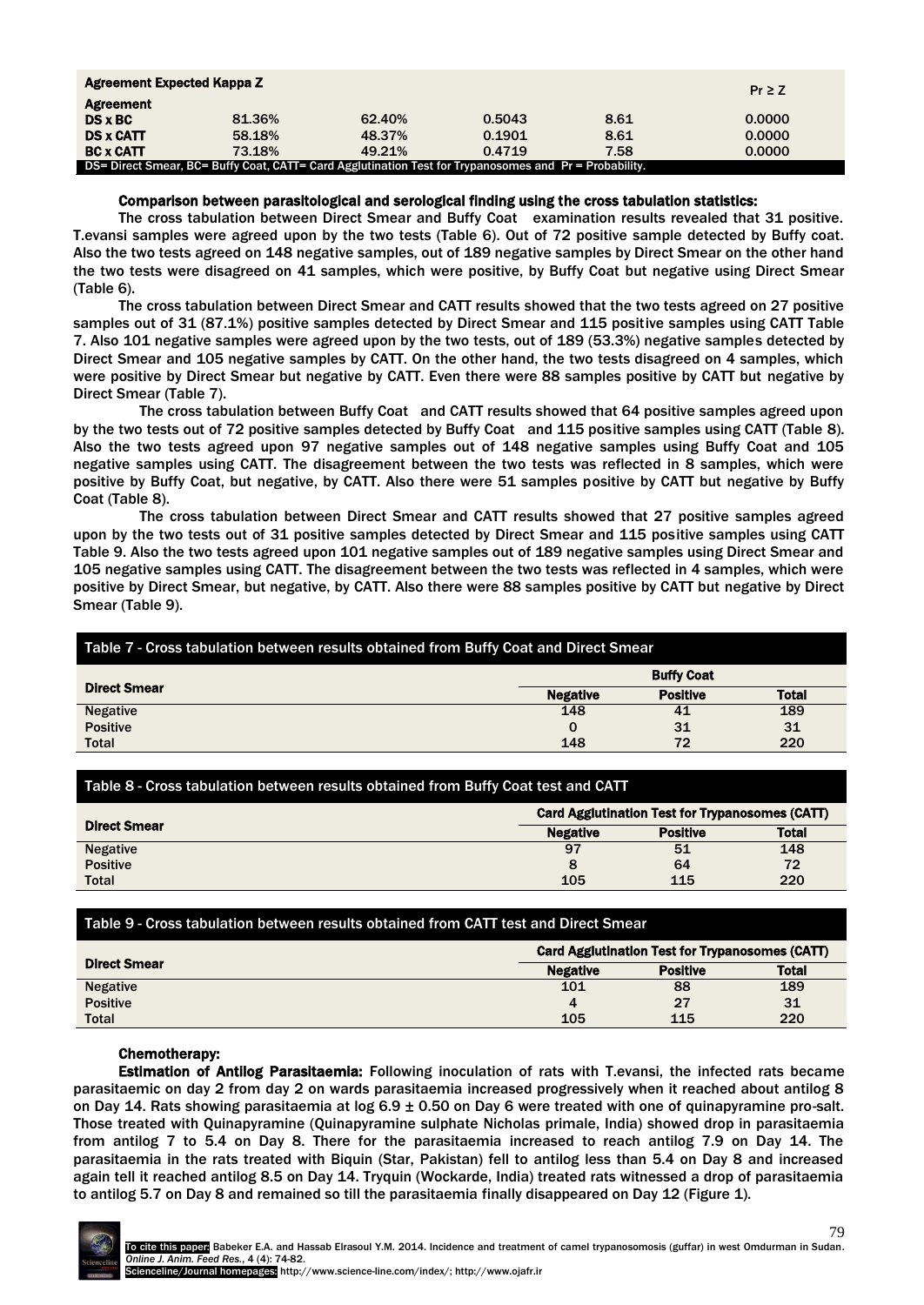

Figure 1 - Estimation of Antilog Parasitaemia of rats with Trypanosoma Evansi to three drugs: Quinapyramine sulphate Nicholas primale; India, Biquin (Star, Pakistan) and Tryquin (Wockarde; India)

## **DISCUSSION**

Camel trypanosomosis present special problems with regard to diagnosis. The clinical signs are not pathognomonic and the standard techniques for the detection of trypanosomes are not sufficiently sensitive (Boid et al., 1985; Tran et al., 2009). Although significant improvement have been made recently in diagnosis, a high proportions of infections still remain undetected as the chronic, more common form of the disease is often aparasitamic (Luckins et al., 1979; Brown and Torres, 2008). In the face of these constraints, alternative methods of diagnosis have been developed, most of which are for the detection of antibody response to the antigens of the circulating trypanosomes (Allen et al., 1992; Anonymous, 2008).

The number and percentage of animals infected with T.evansi using three diagnostic techniques (wet smear, Buffy Coat and CATT) are shown in table (3.1). The results obtained in this study using wet smear preparations showed that, overall, 14.1% (31 out of 220 camels) were infected with T.evansi. This rate is higher than that reported by Dafaalla(1988), similar of that obtained by seroprevalence of the trypanosomosis using card agglutination test for trypanosomiasis (CATT) in Morocco, Spain and France (Atarhouch et al., 2003; Tamarit et al., 2010; Desquesnes et al., 2008). Who surveyed camel trypanosomosis in Gedarif, Showak, Kassla, and New Halfa. The infection rates reported by Dafaalla (1988). In these localities were comparatively very low ranging between 1.12% and 2.13%. Examination of camels with the buffy coat, in the present work showed an infection rate of 32,7% which was double the rate obtained by the wet smear methods above. This indicates that the Buffy Coat method was at least two times as sensitive as the blood films techniques. El-Amin et al., (1998) working in omdurman west using the same diagnostic methods as ours reported a rather lower infection rates with T.evansi in camels which ranged between 1.8% to 7.3%.

Comparison of previous, recent and present T.evansi infection rates in camels in Omdurman west area suggest that the prevalence of camels trypanosomosis due to T.evansi in western Omdurman is increasing. One reason for this increase may be the inadequate treatment. Field veterinarians use an array of trypanocidal drugs against guffar such as Cymelarsan, Ethidium bromide, Isometamedium chloride and Qinopyramine compounds but critical assessment of the efficiency of these drugs in the national Laboratories has yet to be fully instituted.

The second reason may be drug-resistance of T.evansi to the drugs in common use (Elrayah et al., 1999; Mohamed Ahmed et al., 1992; Luckins, 1988). Drug resistance may arise as a result of sub dosing, high trypanosomosis challenge and the faulty administration of drugs.

Of the diagnostic techniques employed in the present work, The CATT was relatively highly more sensitive and spensitive for detection of T.evansi infection than the wet smears or buffy coat. Similar results were also reported by Nantulya (1990). Our results obtained by CATT indicated that 52.2% of the 220 camels were infected which was three times as sensitive as the buffy coat. The later technique was mor than two times as sensitive as the stained blood films. As far we know this is the first record of employment of CATT-T.evansi in the diagnosis of camel trypanosomosis in the Sudan.

However, a recent study in Egypt conducted on imported Sudanese camels using CATT showed that 28% of the animals were positive for T.evansi (Elsaid et al., 1998). The latter authors concluded that the test was both sensitive and reliable for the diagnosis of camels with chronic and latent T.evansi infections.

Considering the intensity of agglutination, it appears that four levels are manifested (Table 2). The most frequent intensities were observed to manifest themselves at the moderate and less intense agglutination levels.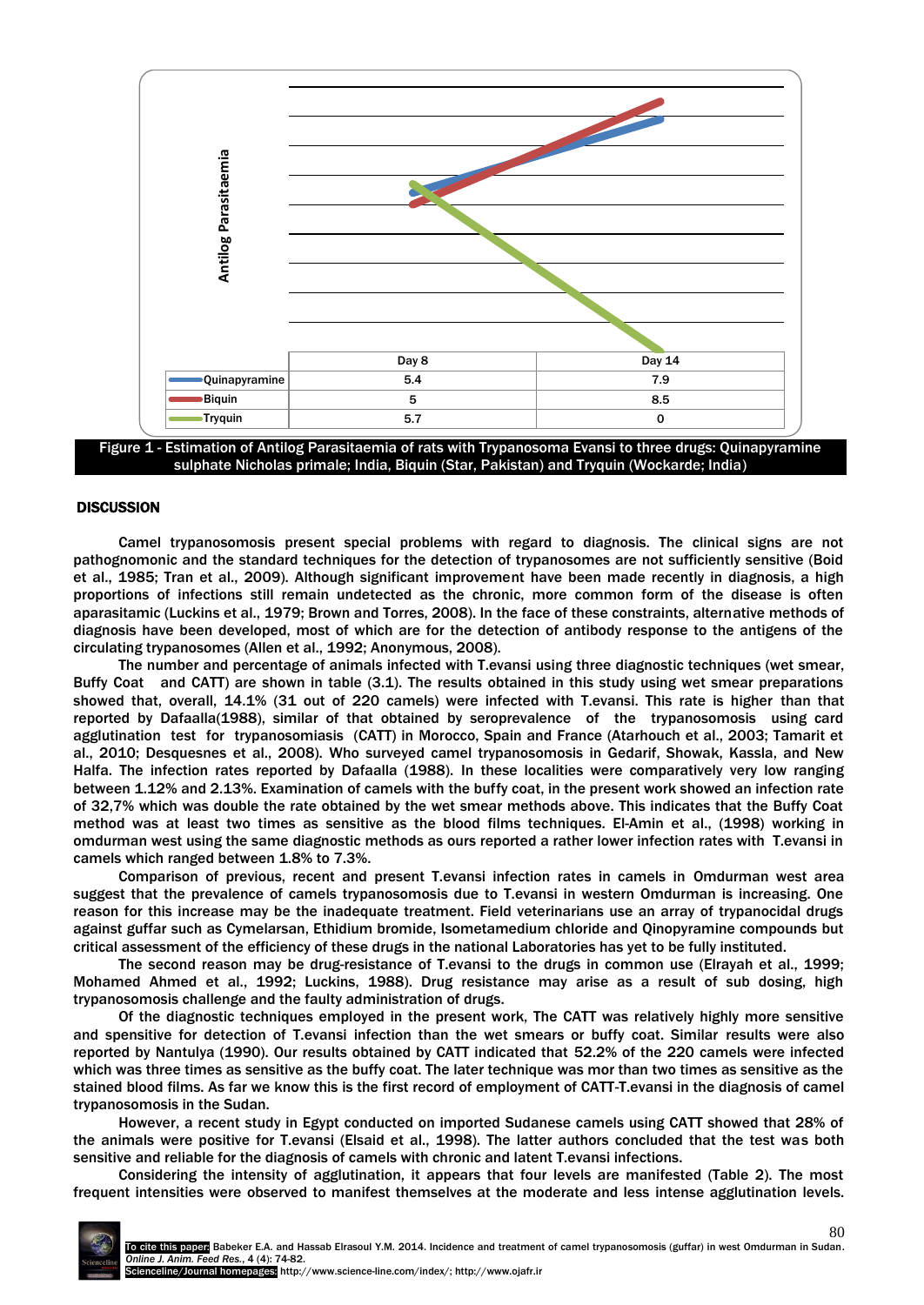This indicates that the titers of antibody in the sera were not high enough which might be a reflection of the chronicity of the infection.

The Kappa crosses tabulation between Direct Smear and CATT showed that the sensitivity and specify were 87% and 53%, respectively. Similarly, cross tublation between Buffy Coat and CATT showed sensitivity and specificity at 88% and 65% respectively. These results agree with Magnus (1988). Who suggested that CATT test was highly sensitive but was not strictly species-specific. In conclusion these results show that CATT-T.evansi was reliable enough to detect aparasitaemic infection rapidly and was more sensitive than parasitological methods in revealing the true extent of trypanosomosis in a herd (Ngaira et al., 2003; Delafosse and Doutoum, 2004; Hilali et al., 2004).

T.evansi infected camels show a low grade anemia, which is the main feature of camel trypanosomosis (Fatihu et al., 2000). Death due to trypanosomosis is usually a result of sever anaemia, and animals that are capable of compensating the reduction in PCV and erythrocytes indices during the course of infection often survive (Onah et al., 1996). In this study the PCV of the infected camels was lower than that of the negative or uninfected animals. This low PCV level can be attributed to parasitaemia and subsequently the destruction of erthrocytes by T.evansi haeniogellates. However, this may not a universal proposition, since Boid et al. (1981) reported that T.evansi appeared to have little affection the haematological picture and PCV of infected sheep, though there was a progressive fall in the PCVs of similarly infected goats and camels.

The present show that there was no significant difference in T.evansi infection rates between males and females. Similar results were reported by El-Amin et al. (1998). Who showed that there was no significant difference between the infection rates of males and females of camels in several locations in Omdurman west area. However, T.evansi infection rate differed significantly between locations.

These flies, Tabanidae in particular, are considered the main mechanical vectors of T.evansi. This may help to explain why infection rates of camels with T.evansi were higher in the wet locations. It also explains why camels in Almweleh area had a higher infection rate with T.evansi than Elsufera and omdurman west area. Almweleh is very close to higher number of water bodies, Therefore, increase the percentage of the presence of the fly.

## Conclusions and Recommendations:

1- The card agglutination test for trypanosomosis (CATT-T.evansi) was found to be a good serological test in the field and as a screening test for guffar among camel herds. It is also easy to use in day to day diagnosis.

2- It is suggested that camels trypanosomosis is a serious problem in omdurman west. There is thus a need to continue studies focusing on the control of the disease in the area.

3- Since treatment of T.evansi with Antrycide pro-salt and Biquin did not clear completely the parasitaemia in infected rats we suspect that some isolates had acquired some to both drugs. We therefore recommend investigations into drug resistance of isolates of T.evansi from various locations in omdurman west area.

## REFERENCES

Abo Sin ME (1988). Transformation of camels breeding in the Sudan. Nomadic peoples, 29: 53-60.

- Allen WR, Higgins AJ, Mayhew IG, Snow, DH and Wade JF (1992). Problems in the diagnosis of camels trypanosomosis. Proc.1st . Int. Camel Conf., 29-30.
- Anon (2000). Annual report of Department of planning and Economics Ministry of Animal Resources, Khartoum.
- Anonymous (2008). World Animal Health Information Database (WAHID). Disease information. (http://oie.int/wahid-prod/public.php?page=home).

Atarhouch T, Rami M, Bendahman MN (2003). Camel trypanosomosis in Morocco 1: Results of a first epidemio-logical survey. Vet. Parasitol., 111: 277-286.

Babiker MM (1984). Abundance and economic potential of camels in the Sudan. J. of Arid Env., 7: 377-394.

Boid R, Amin EA, Mahmoud MM and Luckins AG (1981). Trypanosoma evansi infections and antibodies in goats, sheep and camels in Sudan. Trop. Amin. Health. Prod., 13:141-146.

Boid R, Jones T W and Luckins AG (1985). Protozoal disease of camels. Br. Vet. J., 141, 87.

- Brown C. and Torres A., Eds. (2008). USAHA Foreign Animal Diseases, Seventh Edition. Committee of Foreign and Emerging Diseases of the US Animal Health Association. Boca Publications Group, Inc
- Brun R, Hecker H and Lun ZR (1998). Trypanosoma evansi and T. equiperdum: distribution, biology, treatment and phylogenetic relationship (a review). Vet. Parasitol., 79: 95–107.
- Claes F, Agbo EC, Radwanska M, TE PAS MFW, Baltz T, DE WAAL DT, Goddeeris BM, Classen E and Buscher P (2003). How does Trypanosoma equiperdum fit into the Trypanozoon group? A cluster analysis by

RAPD and multiplex-endonuclease genotyping approach. Parasitology, 26: 425–431.

- Claes F, Buscher P, Touratier L and Goddeeris BM (2005). Trypanosoma equiperdum: master of disguise or historical mistake? Trends Parasitol.., 21: 316–321.
- Dafaalla EI (1988). A study on incidence of camel trypanosomosis in Kassala province, Sudan. Sud.Vet. Res., 8: 35-38.
- Delafosse A and Doutoum AA (2004). prevalence of trypanosoma evansi infection and associated risk factors in camels in eastern Chad. Vet. Parasitol., 30: 119(2-3): 155-164.
- Desquesnes M, Bossard G, Patrel D (2008). First outbreak of Trypanosoma evansi in camels in metropolitan France. Vet. Rec., 162: 750-752.